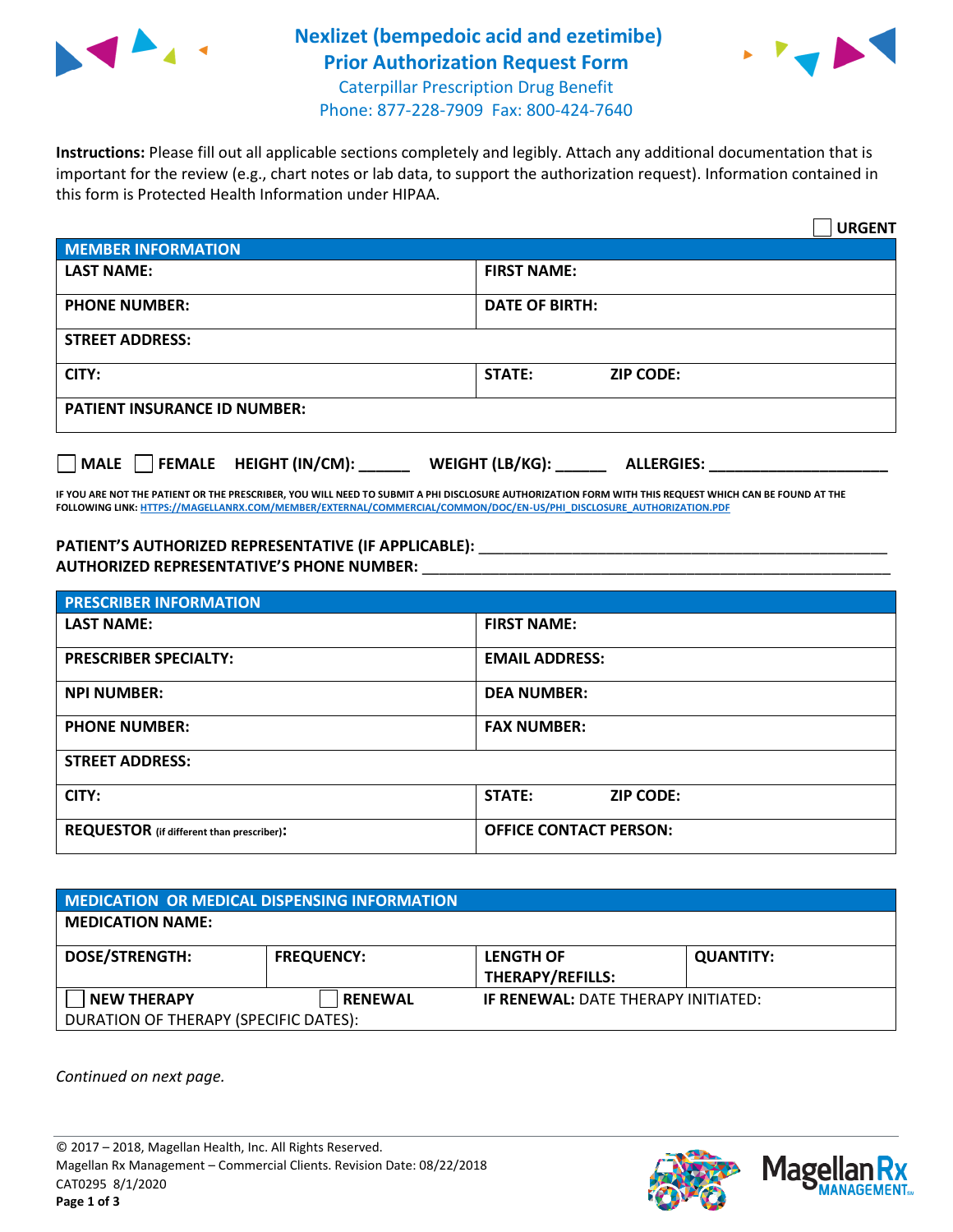



| <b>MEMBER'S LAST NAME:</b>                                                                                                                                                                                                                                                                                                                                                                | <b>MEMBER'S FIRST NAME:</b>                                                                                                                                                                                                                                                                                                                                                                                                                                                                                                                                                                                                                                                                                                                                     |                                                       |  |
|-------------------------------------------------------------------------------------------------------------------------------------------------------------------------------------------------------------------------------------------------------------------------------------------------------------------------------------------------------------------------------------------|-----------------------------------------------------------------------------------------------------------------------------------------------------------------------------------------------------------------------------------------------------------------------------------------------------------------------------------------------------------------------------------------------------------------------------------------------------------------------------------------------------------------------------------------------------------------------------------------------------------------------------------------------------------------------------------------------------------------------------------------------------------------|-------------------------------------------------------|--|
|                                                                                                                                                                                                                                                                                                                                                                                           | 1. HAS THE PATIENT TRIED ANY OTHER MEDICATIONS FOR THIS CONDITION?                                                                                                                                                                                                                                                                                                                                                                                                                                                                                                                                                                                                                                                                                              | YES (if yes, complete below)<br><b>NO</b>             |  |
| <b>MEDICATION/THERAPY (SPECIFY</b><br>DRUG NAME AND DOSAGE):                                                                                                                                                                                                                                                                                                                              | <b>DURATION OF THERAPY (SPECIFY</b><br>DATES):                                                                                                                                                                                                                                                                                                                                                                                                                                                                                                                                                                                                                                                                                                                  | <b>RESPONSE/REASON FOR</b><br><b>FAILURE/ALLERGY:</b> |  |
| <b>2. LIST DIAGNOSES:</b>                                                                                                                                                                                                                                                                                                                                                                 |                                                                                                                                                                                                                                                                                                                                                                                                                                                                                                                                                                                                                                                                                                                                                                 | <b>ICD-10:</b>                                        |  |
| □ Atherosclerotic Cardiovascular Disease (ASCVD)                                                                                                                                                                                                                                                                                                                                          |                                                                                                                                                                                                                                                                                                                                                                                                                                                                                                                                                                                                                                                                                                                                                                 |                                                       |  |
| □ Heterozygous Familial Hypercholesterolemia (HeFH)                                                                                                                                                                                                                                                                                                                                       |                                                                                                                                                                                                                                                                                                                                                                                                                                                                                                                                                                                                                                                                                                                                                                 |                                                       |  |
| $\Box$ Other diagnosis:<br>$ICD-10$                                                                                                                                                                                                                                                                                                                                                       |                                                                                                                                                                                                                                                                                                                                                                                                                                                                                                                                                                                                                                                                                                                                                                 |                                                       |  |
|                                                                                                                                                                                                                                                                                                                                                                                           | 3. REQUIRED CLINICAL INFORMATION: PLEASE PROVIDE ALL RELEVANT CLINICAL INFORMATION TO SUPPORT A                                                                                                                                                                                                                                                                                                                                                                                                                                                                                                                                                                                                                                                                 |                                                       |  |
| PRIOR AUTHORIZATION.                                                                                                                                                                                                                                                                                                                                                                      |                                                                                                                                                                                                                                                                                                                                                                                                                                                                                                                                                                                                                                                                                                                                                                 |                                                       |  |
| <b>Clinical Information:</b>                                                                                                                                                                                                                                                                                                                                                              |                                                                                                                                                                                                                                                                                                                                                                                                                                                                                                                                                                                                                                                                                                                                                                 |                                                       |  |
| History of myocardial infarction more than 3 months ago<br>$\circ$<br>O<br>O<br>O<br>report showing at least 50% stenosis<br>Peripheral artery revascularization more than 3 months ago<br>O<br>Confirmed abdominal aortic aneurysm<br>O<br>History of lower extremity amputation<br>O<br>Ischemic stroke more than 3 months ago<br>$\circ$<br>$\circ$<br>documented in an imaging report | History of coronary revascularization procedure more than 3 months ago<br>Greater than 50% stenosis of at least one major coronary artery, as documented in an imaging report<br>Claudication or resting limb ischemia with ankle brachial index of 0.9 or lower, as documented by an imaging<br>History of carotid endarterectomy, carotid stenting or more than 70% stenosis in a carotid artery as                                                                                                                                                                                                                                                                                                                                                           |                                                       |  |
| $\circ$<br>with untreated/ pre-treatment LDL-C greater than 190 mg/dL<br>О<br>$\circ$                                                                                                                                                                                                                                                                                                     | Does the patient have any of the following: $\Box$ Yes $\Box$ No Please submit documentation<br>Genetic confirmation of a mutation in the low-density lipoprotein (LDL) receptor, ApoB, or PCSK9 in patient<br>Presence of tendinous xanthomas in: (1.) patient, first degree relative, or second degree relative with<br>untreated/pre-treatment LDL-cholesterol (LDL-C) >190mg/dL (age 18 years and older) OR (2) in a first- or<br>second-degree relative with untreated/pre-treatment LDL-C >155mg/dL (age less than 18 years)<br>Documented assessment of patient using Dutch Lipid Clinic Network diagnostic criteria with a cumulative<br>score greater than or equal to 9 points (i.e., definite FH) -(calculation with final score must be submitted); |                                                       |  |
| $\Box$ Yes $\Box$ No Please submit documentation                                                                                                                                                                                                                                                                                                                                          | Is the patient currently on maximally tolerated lipid-modifying therapy? $\Box$ Yes $\Box$ No<br>Does the patient have a fasting LDL-C level greater than or equal to 100 mg/dL?                                                                                                                                                                                                                                                                                                                                                                                                                                                                                                                                                                                |                                                       |  |
|                                                                                                                                                                                                                                                                                                                                                                                           |                                                                                                                                                                                                                                                                                                                                                                                                                                                                                                                                                                                                                                                                                                                                                                 |                                                       |  |

© 2017 – 2018, Magellan Health, Inc. All Rights Reserved. Magellan Rx Management – Commercial Clients. Revision Date: 08/22/2018 CAT0295 8/1/2020



**Magella** 

**IANAGEMENT**<sub>SM</sub>